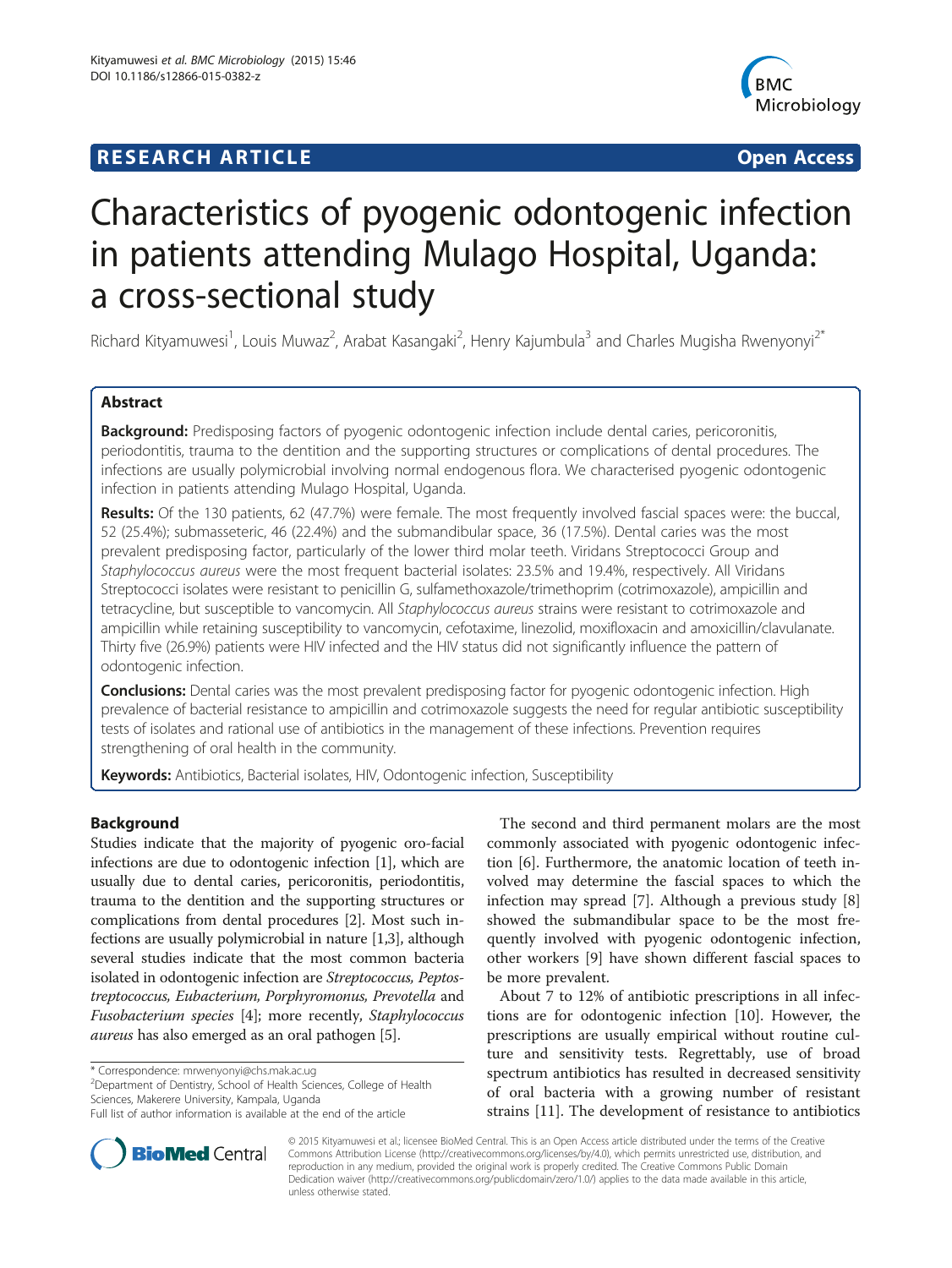has a tremendous impact on the selection of antimicrobial agents for empirical therapy. In a bacterial susceptibility study, Phillips et al. [\[12\]](#page-8-0) indicated distinct differences in resistance pattern related to individual hospitals, geographic regions and antibiotic prescribing regimen. The complications of pyogenic odontogenic infection such as suppurative mediastinitis, intracranial extension, cavernous sinus thrombosis, Lemierre syndrome, maxillary sinusitis, Ludwig's angina, carotid artery erosion, osteomyelitis, retropharyngeal spread, airway obstruction, pleuropulmonary involvement, haematogenous dissemination with septic shock and disseminated intravascular coagulopathy indicate the potentially serious nature of these infections [[13\]](#page-8-0).

In Uganda, the few susceptibility studies done on oral bacterial isolates were from throat swabs [[14](#page-8-0)] and whole saliva [\[15](#page-8-0)], but not specimens from pyogenic odontogenic infection. The World Health Organization prescription guidelines [\[16\]](#page-8-0) and the Ministry of Health, Uganda clinical guidelines [\[17\]](#page-8-0) recommend the use of phenoxymethylpenicillin, amoxicillin, erythromycin, metronidazole and procaine penicillin fortified in the management of dental abscesses, gingival infections, periodontitis and other perioral infections, but no studies have been done in Uganda to assess the efficacy of the antibiotics in pyogenic odontogenic infection. Additionally, it is reported that bacterial sepsis is common in immuno-deficiency [\[18\]](#page-8-0) and already some studies [\[19](#page-8-0)] have investigated the relationship between human immuno-deficiency virus/acquired immunodeficiency syndrome (HIV/AIDS) and pyogenic odontogenic infection elsewhere. The aim of the present study was to determine the microbiology of pyogenic odontogenic infection and perform antibiotic susceptibility tests in patients attending Mulago Hospital, Uganda.

#### Methods

## Study design and setting

We studied 130 consecutively diagnosed in- and outpatients with pyogenic odontogenic infection attending the Oral and Maxillofacial Surgery Unit in Mulago Hospital from April 2011 to January 2012.

## Participants and procedures

Patients ( $n = 136$ ) with age ranging from 1.5 to 89 years with pyogenic odontogenic infection were consecutively recruited into the study as they presented in the Oral and Maxillofacial Surgery Unit. The patients with immunosuppressive conditions other than HIV/AIDS such as diabetes mellitus (n = 2), primary immuno-deficiencies (n = 1) and malignancies  $(n = 3)$  were excluded from the study leaving a sample of 130.

Demographic information was elicited from patients using a structured questionnaire. Evaluation of the socio-economic status of the patients was based on their occupation, education status and the average monthly income estimates as described in the Kuppuswamy's Socioeconomic Status Scale [[20\]](#page-9-0). All patients were examined for pyogenic odontogenic infection while lying supine in a dental chair by the principal investigator (RK). Patients were evaluated for general health status including cardiovascular and respiratory systems, vital signs, fever, dysphagia, dyspnea, odynophagia and malaise [[7\]](#page-8-0). Measurement of inter-incisal opening to assess trismus was done using a pair of digital vernier calipers (Avery, United Kingdom). An opening of less than 20 mm was considered positive for trismus. A swelling was assessed by visual inspection and bimanual palpation. An abscess was confirmed through a combination of the following clinical features: a well circumscribed warm, tender swelling, fluctuant with a shiny overlying skin or erythematous mucous membrane and pus aspirate. Cellulitis was confirmed as a warm, hard, tender, diffuse swelling with a sero-sanguinous aspirate with flecks of pus. A fascial space involved with the infection was identified during clinical examination and intra-operatively as previously described [\[9](#page-8-0)[,21\]](#page-9-0). An abscess was incised and drained through percutaneous incision after specimen collection. Peritonsilar abscesses ( $n = 5$ ) were drained through incisions in the mucosa and carious teeth involved in the infection were extracted.

Ethical approval was obtained from Makerere University, School of Medicine Institutional Review Board and Mulago Hospital Ethics and Research Committee. Written consent was obtained from the adult patients and parents/guardians of children. They were also requested for voluntary counseling and testing for HIV. The nature and benefits of the study were explained to the patients in accordance with the Helsinki Declaration relating to the conduct of research on human subjects [\[22](#page-9-0)]. All the information collected was kept confidential and the patients had no personal identifiers.

#### Laboratory methods

The bacterial isolation and susceptibility testing was performed at Makerere University College of Health Sciences Microbiology Laboratory and Mulago - Mbarara Teaching Hospitals' Joint AIDS Program Laboratory.

All specimens were handled according to the Clinical Microbiology Laboratory Standard Operating Procedures [[23\]](#page-9-0). The aspiration site was first cleaned with sterile gauze dipped in 70% ethyl alcohol solution and 4 ml of pus aspirated from the abscess into a disposable 10 ml syringe with a gauge 21 hypodermic needle (Puning Haiou Medical Appliance Co. Ltd, China). In case of cellulitis where no pus could be aspirated, sero-sanguinous fluid was augmented by injection of 3 ml of sterile normal saline into the swelling and aspirated. The specimens were delivered to the Laboratory, within 1 hr of collection for bacterial analysis. A portion of the specimen (3.5 ml) was immediately inoculated in a transport medium, Soybean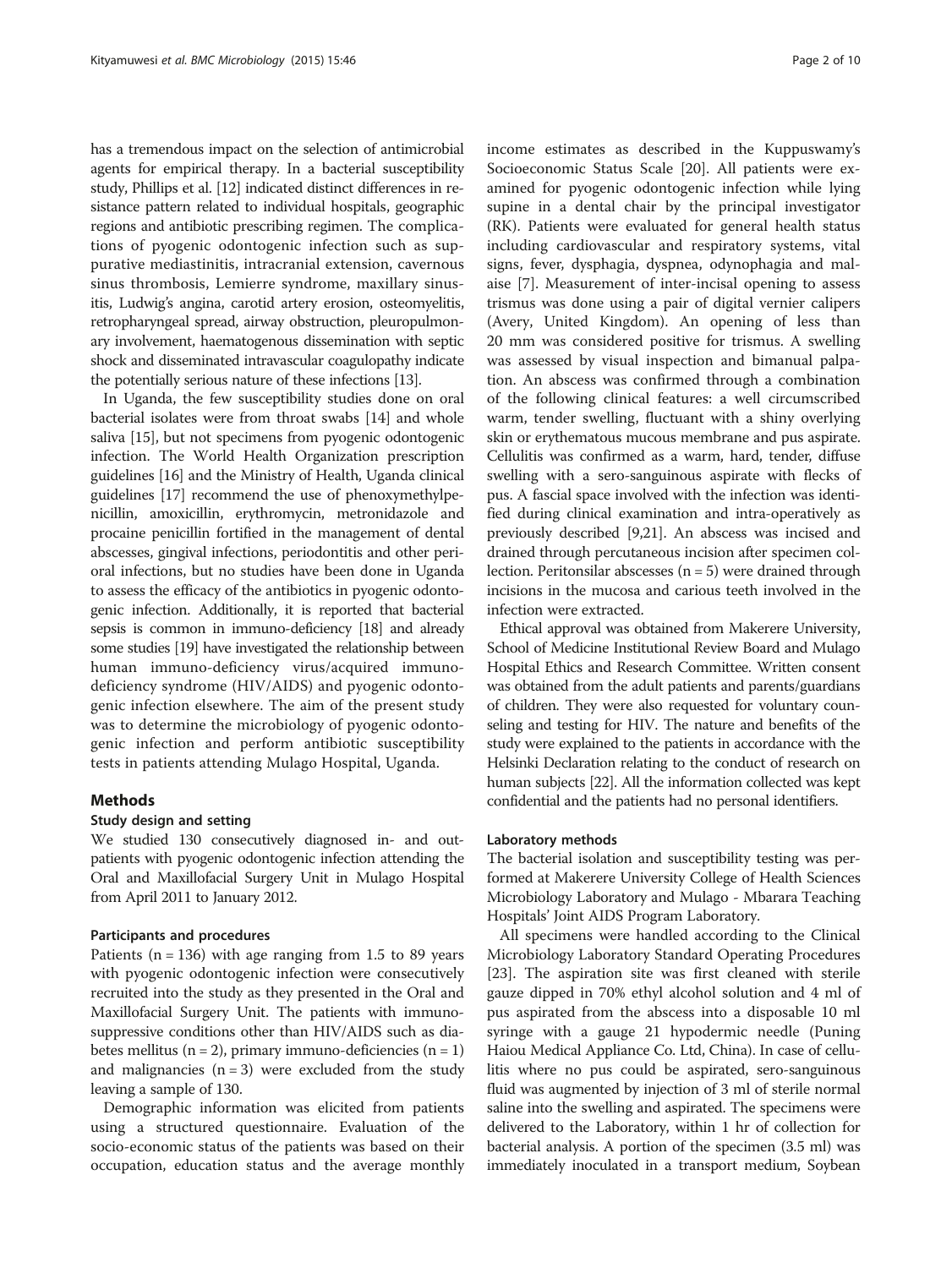casein digest broth - BD BACTEC™ Plus + Anaerobic/F Medium (Becton Dickinson and Co., Ireland). The remaining 0.5 ml of the specimen was retained in the syringe which was securely capped and used for Gram staining and Ziehl–Neelsen staining.

The specimen from the Soybean casein digest broth was inoculated onto 3 primary plates: 1) Sheep blood agar (Biolab, Hungary) and incubated in 5%  $CO<sub>2</sub>$  at 37°C under aerobic conditions for 18 to 24 hr for isolation of aerobes, 2) MacConkey Agar (Biolab, Hungary) and incubated in 5%  $CO<sub>2</sub>$  at 37°C under aerobic conditions for 18 to 24 hr for isolation and differentiation of Gramnegative enteric bacilli, and 3) Anaerobic agar (Biolab, Hungary) with 5% sheep blood and incubated at 37°C for 48 to 72 hr. The anaerobic conditions were generated by the BD GasPak™ EZ Anaerobe Container System (Becton Dickinson and co., USA).

Anaerobic bacteria were further cultivated on Anaerobic agar (Biolab, Hungary) with addition of 50 mg/ml kanamycin to selectively inhibit facultative anaerobes and aerobes while permitting growth of strict anaerobes.

Antibiotic sensitivity tests for the aerobic/facultative isolates were performed by the disk diffusion method of Kirby-Bauer [[24](#page-9-0)] on Mueller Hinton agar (Biolab, Hungary). The interpretive categories were susceptible, intermediate and resistant depending on the growth inhibition zone diameters. Quality Control was based on American Type Culture Collection (ATCC) strains, namely, E. coli (ATCC 25922), E.coli (ATCC 35218), S. aureus (ATCC 25923), P. aeruginosa (ATCC 27853), K. pneumoniae (ATCC 700603), S. pneumoniae (ATCC 49619), H. influenza (ATCC 49247) and H. influenza (ATCC 49766).

## HIV testing and CD4+ T lymphocyte cell count

A 3 ml blood sample from each patient was drawn aseptically by venipuncture using disposable 5 ml syringe and gauge 23 hypodermic needle (Puning Haiou Medical Appliance Co. Ltd, China). Serological tests for HIV were performed using a standard HIV testing algorithm of two enzyme linked immunosorbent assays and confirmed with Western Blot.

The CD4+ T lymphocyte cell count was determined by flow cytometric analysis of blood samples using the BD MultiTEST CD3/CD8/CD45/CD4, a 4 color direct immunofluorescence reagent and TruCount tubes on a  $\text{FACSCalibur}^{\mathsf{m}}$  using the manufacturer's instructions.

## Statistical analysis

The independent variables were age, sex, place of residence, level of education, occupation, socioeconomic status, clinical signs and symptoms, site of origin of infection, HIV sero-status, predisposing factors, bacterial growth on culture, bacterial isolates, nature of infection, CD4+ T lymphocyte cell counts, bacterial sensitivity pattern, prior antibiotic therapy, possession of a prescription, fascial spaces involved and hospital admission status. The outcome variable included complications due to infection [\[7](#page-8-0)[,25\]](#page-9-0).

Data were analysed using Statistical Package for Social Sciences Inc. (SPSS version 19 for windows, Chicago, Illinois, USA). The independent sample  $t$  test and the Chi square statistics were used to assess any significant association based on quantitative variables. Multivariate logistic regression analyses were used to estimate the risk of independent variables of patients in developing complications due to pyogenic odontogenic infection. The level of significance was set at two sided 5%.

## Results

## Demographic characteristics

A total of 130 patients with pyogenic odontogenic infection were recruited into the study. The mean age of the patients was 29.5 (range, 1.5 to 89) years. The female patients constituted 47.7% ( $n = 62$ ). Thirty-five (26.9%) of the patients including 12 women were HIV infected (Table [1](#page-3-0)). About 63.1% of the patients were in the lower socio-economic class and 60% either had no formal education or attained primary education (Table [1](#page-3-0)).

## Predisposing factors for pyogenic odontogenic infection

All patients presented with pain and swelling; 47.7% had fever; 55.4%, trismus and 16.9% had dyspnea. Most patients (72.0%) had infections originating from the man-dible (Table [1\)](#page-3-0). About half (49.2%,  $n = 64$ ) of the patients had dental caries as the predisposing factor. In permanent dentition, caries was most frequently recorded in the lower left and right molar teeth: 22 (34.4%) and 16 (25%), respectively. The lower right third molar ( $n = 10$ , 15.6%) and the lower left third molar  $(n = 9, 14.1\%)$  were the teeth most frequently involved with caries. In children with deciduous teeth, the upper and the lower right molars were the most involved teeth: 4 (6.3%) and 3 (4.7%), respectively. Thirty one patients including 8 with HIV infection had pyogenic odontogenic infection as a post tooth extraction complication. HIV infection was not a significant risk factor of developing post tooth extraction infections (Odds Ratio, 0.93, 95% CI: 0.44 - 2.32,  $p = 0.872$ ).

## Bacterial isolates and levels of immunity

Bacteria were isolated from samples obtained from 79 (60.8%) including 19 HIV infected patients (Table [1\)](#page-3-0). We found 98 bacterial isolates: 67 (84.8%) had 1 isolate; 6 (7.6%), 2 isolates; 5 (6.3%), 3 isolates and 1 (1.3%) had 4 isolates. Viridans Streptococci Group (23.5%, n = 23) and Staphylococcus aureus (19.4%) were the most prevalent isolates (Table [2](#page-4-0)). Seventeen HIV infected patients (8/9: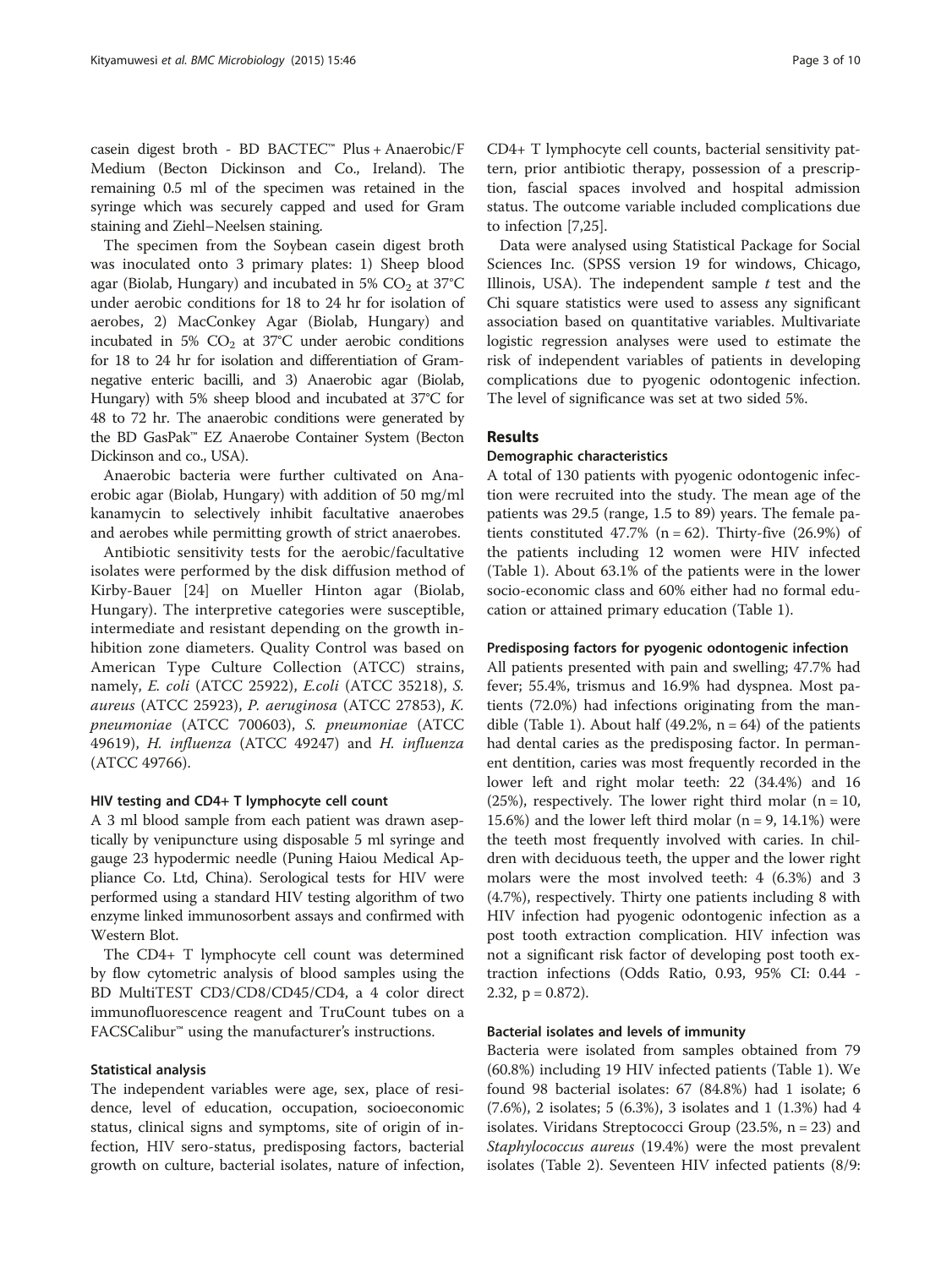| Variable                                 | Category                   | $HIV + ve$ | HIV-ve    | Αll        |
|------------------------------------------|----------------------------|------------|-----------|------------|
|                                          |                            | n(%)       | n (%)     | n (%)      |
| Age group                                | $\leq$ 35 years            | 24 (18.5)  | 71 (54.6) | 95 (73.1)  |
|                                          | >35 years                  | 11(8.5)    | 24 (18.5) | 35 (26.9)  |
| Sex                                      | Female                     | 12(9.2)    | 50 (38.5) | 62 (47.7)  |
|                                          | Male                       | 23 (17.7)  | 45 (34.6) | 68 (52.3)  |
| Level of education                       | Informal/Primary education | 23 (17.7)  | 55 (42.3) | 78 (60.0)  |
|                                          | Post primary education     | 12(9.2)    | 40 (30.8) | 52 (40.0)  |
| Socio-economic status                    | Middle                     | 13 (10.0)  | 35 (26.9) | 48 (36.9)  |
|                                          | Lower                      | 22 (16.9)  | 60 (46.2) | 82 (63.1)  |
| Predisposing factors                     | Dental caries              | 14 (10.8)  | 50 (38.5) | 64 (49.2)  |
|                                          | Post extraction            | 8(6.2)     | 23 (17.7) | 31 (23.8)  |
|                                          | Trauma                     | 1(0.8)     | 7(5.4)    | 8(6.2)     |
|                                          | Periodontitis              | 3(2.3)     | 3(2.3)    | 6(4.6)     |
|                                          | Pericoronitis              | 1(0.8)     | 5(3.8)    | 6(4.6)     |
|                                          | Non specific               | 8(6.2)     | 7(5.4)    | 15 (11.5)  |
| Prior antibiotic use                     | Yes                        | 31 (23.8)  | 71 (54.6) | 102 (78.5) |
|                                          | No                         | 4(3.1)     | 24 (18.5) | 28 (21.5)  |
| Prescription <sup>a</sup>                | Yes                        | 21(20.6)   | 28 (27.5) | 49 (48.0)  |
|                                          | N <sub>o</sub>             | 10(9.8)    | 43 (42.2) | 53 (52.0)  |
| Hospital admission                       | No                         | 26 (20.0)  | 80 (61.5) | 106 (81.5) |
|                                          | Yes                        | 9(6.9)     | 15 (11.5) | 24 (18.5)  |
| Bacterial culture                        | Positive                   | 19 (14.6)  | 60 (46.2) | 79 (60.8)  |
|                                          | Negative                   | 16(12.3)   | 35 (26.9) | 51 (39.2)  |
| Nature of infection <sup>b</sup>         | Polymicrobial              | 3(3.8)     | 8(10.1)   | 11(13.9)   |
|                                          | Not polymicrobial          | 16(20.3)   | 52 (65.8) | 68 (86.1)  |
| Site of origin of infection <sup>c</sup> | Maxilla                    | 9(7.6)     | 24 (20.3) | 33 (28.0)  |
|                                          | Mandible                   | 20 (16.9)  | 65 (55.1) | 85 (72.0)  |
| Complication of infection                | Yes                        | 8(6.2)     | 16(12.3)  | 24 (18.5)  |
|                                          | No                         | 27 (20.8)  | 79 (60.8) | 106 (81.5) |

<span id="page-3-0"></span>Table 1 The frequency distribution of patients with pyogenic odontogenic infection according to demographic characteristics and other variables  $(n = 130)$ 

 $n<sup>a</sup>$ n = 102,  $n<sup>c</sup>$  = 118.

male/female) with positive cultures had CD4+ T lymphocyte cell counts ranging from 22 to 1077 (mean 542.8  $\pm$  330.7) cells/mm<sup>3</sup> of blood. The frequency distribution of bacterial isolates from HIV infected patients according to levels of immunity are depicted in Table [3](#page-4-0). There was no specific association between the bacterial isolates and CD4+ T lymphocyte cell counts ( $p = 0.445$ ).

## Antibiotic use and susceptibility pattern

Most patients ( $n = 102, 78.5\%$ ) were on antibiotic therapy prior to recruitment into the study with about half  $(n = 49, 48%)$  possessing drug prescriptions (Table 1). The most commonly prescribed antibiotics were: metronidazole  $(n = 36)$ , ampicillin/cloxacillin  $(n = 17)$  and ceftriaxone  $(n = 15)$ . Susceptibility tests with 21 antibiotics were

done on 68 (82.9%) aerobic/facultative anaerobic isolates (Table [4\)](#page-5-0). Overall, the gram positive and gram negative isolates had poor susceptibility to cotrimoxazole and ampicillin, but high susceptibility to chloramphenicol (Table [4\)](#page-5-0). All Viridans Streptococci isolates were resistant to penicillin G, sulfamethoxazole/trimethoprim (cotrimoxazole), ampicillin and tetracycline, but retained susceptibility to vancomycin. All Staphylococcus aureus strains were resistant to cotrimoxazole and, but susceptible to vancomycin, cefotaxime, linezolid, moxifloxacin and amoxicillin/clavulanate (Table [4](#page-5-0)). All the gram negative isolates (namely, Escherichia coli, Klebsiella pneumonia, Proteus mirabilis and Citrobacter freundii) were susceptible to amikacin and imipenem, but had poor susceptibility rates to ceftazidime, cotrimoxazole and ampicillin (Table [4](#page-5-0)).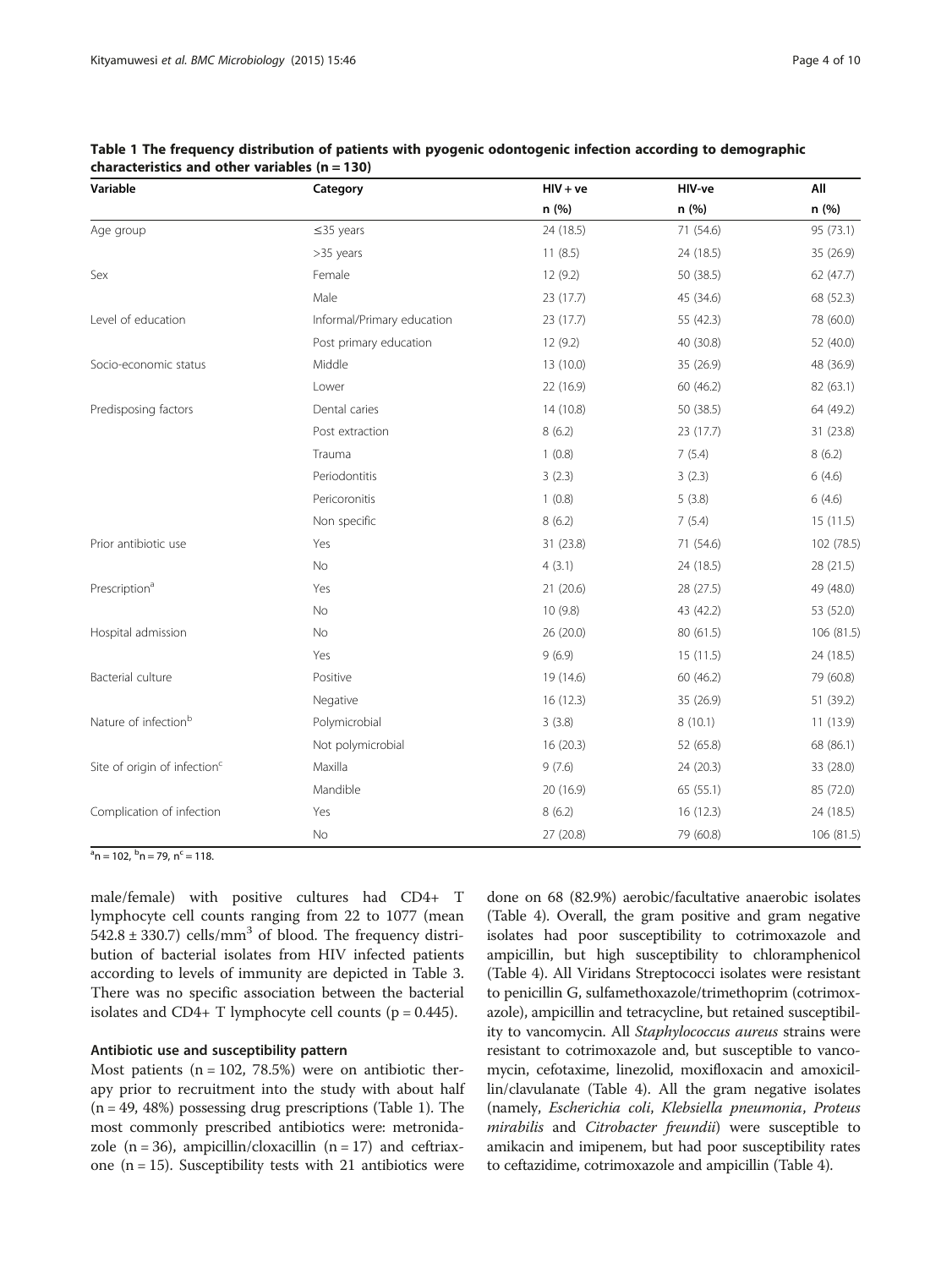| <b>Bacterial isolates</b>    | HIV-ve $n$ (%) | $HIV + ve n$ (%) | Male $n$ $(\%)$ | Female n (%) | All n (%)  |
|------------------------------|----------------|------------------|-----------------|--------------|------------|
| <b>Facultative anaerobes</b> |                |                  |                 |              |            |
| Viridans Streptococci group  | 18 (24.7)      | 5(20.0)          | 12(25.0)        | 11(22.0)     | 23(23.5)   |
| Staphylococcus aureus        | 15(20.5)       | 4(16.0)          | 8(16.7)         | 11(22.0)     | 19 (19.4)  |
| Escherichia coli             | 9(12.3)        | 1(4.0)           | 6(12.5)         | 4(8.0)       | 10(10.2)   |
| Haemophilus influenzae       | 5(6.8)         | 2(8.0)           | 2(4.2)          | 5(10.0)      | 7(7.1)     |
| Staphylococcus epidermidis   | 2(2.7)         | 2(8.0)           | 2(4.2)          | 2(4.0)       | 4(4.1)     |
| Klebsiella pneumoniae        | 3(4.1)         | 1(4.0)           | 2(4.2)          | 2(4.0)       | 4(4.1)     |
| Enterococcus species         | 2(2.7)         | 1(4.0)           | 1(2.1)          | 2(4.0)       | 3(3.1)     |
| Streptococcus pneumoniae     | 1(1.4)         | 2(8.0)           | 1(2.1)          | 2(4.0)       | 3(3.1)     |
| Streptococcus aggalactiae    | 2(2.7)         |                  | 1(2.1)          | 1(2.0)       | 2(2.0)     |
| Proteus mirabilis            | 1(1.4)         | 1(4.0)           |                 | 2(4.0)       | 2(2.0)     |
| Streptococcus pyogenes       | 1(1.4)         |                  | 1(2.1)          |              | 1(1.0)     |
| Corynebacterium spp          | 1(1.4)         |                  |                 | 1(2.0)       | 1(1.0)     |
| Staphylococcus pasteuri      |                | 1(4.0)           |                 | 1(2.0)       | 1(1.0)     |
| Citrobacter freundii         | 1(1.4)         |                  |                 | 1(2.0)       | 1(1.0)     |
| <b>Strict anaerobes</b>      |                |                  |                 |              |            |
| Anaerobic bacilli            | 9(12.3)        | 3(12.0)          | 9(18.8)         | 3(6.3)       | 12(12.2)   |
| Anaerobic cocci              | 1(1.4)         | 2(8.0)           | 3(6.3)          |              | 3(3.1)     |
| Anaerobic Streptococci       | 1(1.4)         |                  |                 | 1(2.0)       | 1(1.0)     |
| <b>Aerobes</b>               |                |                  |                 |              |            |
| Mycobacterium species        | 1(1.4)         |                  |                 | 1(2.0)       | 1(1.0)     |
| <b>Total</b>                 | 73 (74.5)      | 25 (25.5)        | 48 (49.0)       | 50 (51.0)    | 98 (100.0) |

<span id="page-4-0"></span>Table 2 The frequency distribution of bacterial isolates from pyogenic odontogenic infection in patients with positive cultures according to HIV sero-status and sex ( $n = 98$ )

HIV + ve – HIV sero-positive, HIV-ve – HIV sero-positive.

Table 3 The frequency distribution of bacterial isolates from HIV infected patients according to CD4+ cell count  $(n = 15)$ 

| <b>Isolates</b>                    | CD4+ cell counts        |                                |                                |                            |  |  |  |
|------------------------------------|-------------------------|--------------------------------|--------------------------------|----------------------------|--|--|--|
|                                    | $<$ 200/mm <sup>3</sup> | $200 -$<br>349/mm <sup>3</sup> | $350 -$<br>499/mm <sup>3</sup> | $\geq$ 500/mm <sup>3</sup> |  |  |  |
| Viridans Streptococci<br>group     | $\Omega$                | 0                              | 1                              | $\overline{4}$             |  |  |  |
| <b>Streptococcus</b><br>pneumoniae |                         | 0                              |                                | Ω                          |  |  |  |
| Enterococcus species               | 0                       |                                | 0                              | 0                          |  |  |  |
| Staphylococcus aureus              | 0                       | $\left( \right)$               | $\mathcal{P}$                  |                            |  |  |  |
| Anaerobic cocci                    | 0                       | 0                              | $\Omega$                       | 2                          |  |  |  |
| Proteus mirabilis                  | 0                       | 1                              | 0                              | 0                          |  |  |  |
| Escherichia coli                   | ∩                       | 0                              | 0                              |                            |  |  |  |
| Staphylococcus<br>epidermidis      | 0                       | 0                              |                                |                            |  |  |  |
| Staphylococcus<br>pasteuri         |                         | 0                              | $\Omega$                       | 0                          |  |  |  |
| Anaerobic Bacilli                  |                         | 0                              | $\Omega$                       | 2                          |  |  |  |
| <b>Total</b>                       | 3                       | $\mathcal{P}$                  | 5                              | 11                         |  |  |  |

## Fascial space involvement

The buccal space was the most frequently (32.4%) involved in the single space infections while the submasseteric space was more frequent (27%) in multiple space infections. Neither the HIV sero-status nor the CD4+ T lymphocyte cell count significantly influenced the frequency of fascial spaces involved with pyogenic odontogenic infection ( $p > 0.05$ ).

## Predictors of complications associated with pyogenic odontogenic infection

Twenty four (18.5%) of the patients had complications of respiratory distress due to the infections (Table [1\)](#page-3-0); including 5 (3/2:female/male) who succumbed to death. The HIV infected patients were not significantly at risk of developing complications due to infections (OR, 0.68, 95% CI: 0.26 - 1.78, p = 0.43; Table [5](#page-6-0)). In bivariate analysis, age, trismus, multiple space infection, hospital admission and presence of fever were statistically significantly associated with complications of infection ( $p \lt 0.05$ ; Table [5](#page-6-0)). Multivariate logistic regression showed that impending airway obstruction (OR, 24.92, 95% CI: 3.80–163.40, p =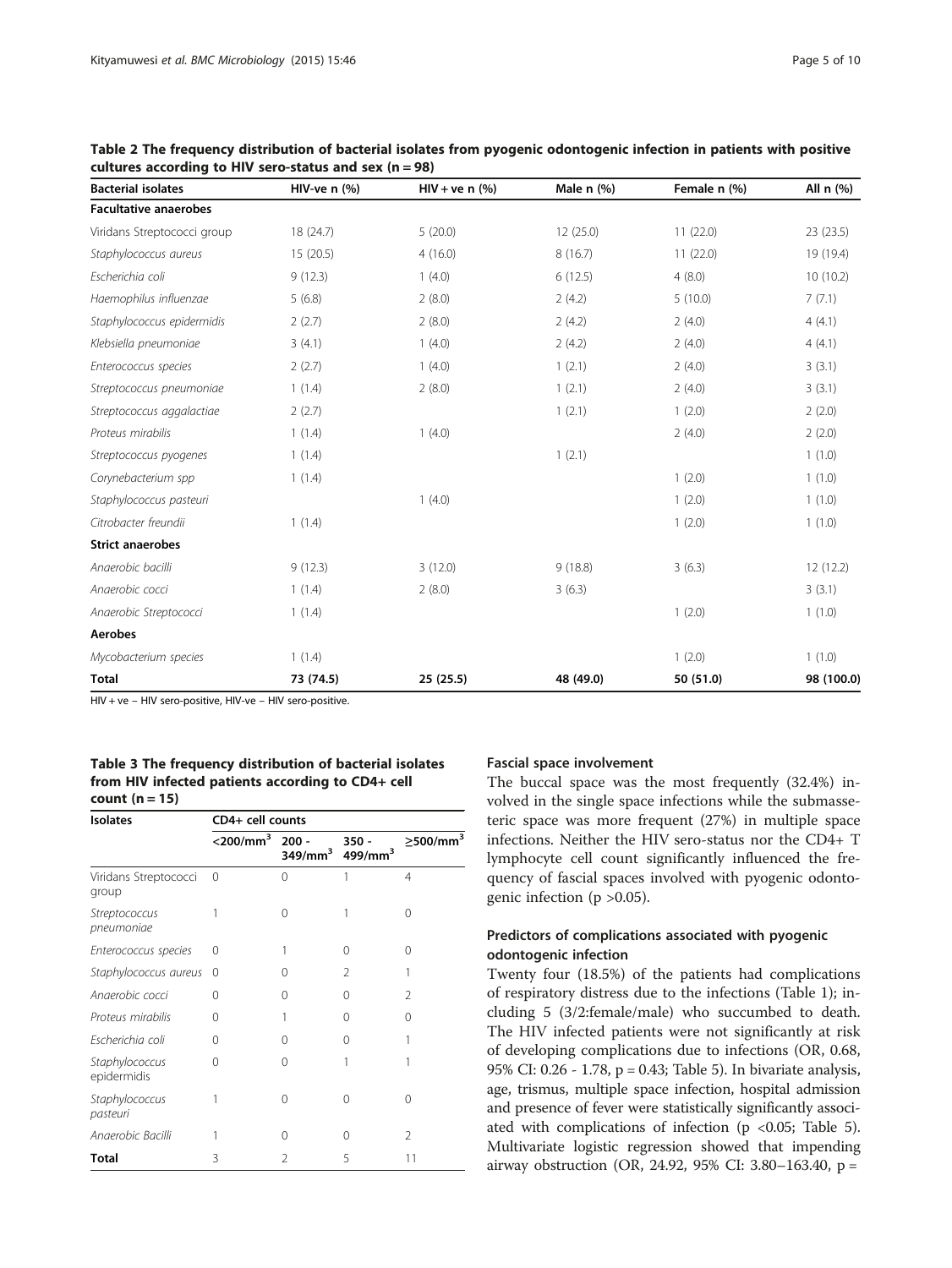|                   | Percentage susceptibilities of bacterial isolates |      |      |                          |                          |                        |                          |     |                          |            |           |      |                          |
|-------------------|---------------------------------------------------|------|------|--------------------------|--------------------------|------------------------|--------------------------|-----|--------------------------|------------|-----------|------|--------------------------|
|                   | Gram negative isolates                            |      |      |                          |                          | Gram positive isolates |                          |     |                          |            |           |      |                          |
| <b>Antibiotic</b> | HI                                                | PM   | EC   | <b>CF</b>                | <b>KP</b>                | ES                     | <b>StA</b>               | StP | Stpy                     | <b>VSG</b> | <b>SE</b> | SA   | <b>SP</b>                |
| Penicillin G      |                                                   |      | ÷    | L.                       |                          | ÷                      | 100                      | 0.0 | 100                      | 0.0        | 0.0       | 23.1 | 0.0                      |
| Amoxicillin/Clav. | 100                                               | 50.0 | 0.0  | i,                       | 0.0                      |                        |                          |     |                          |            | 50.0      | 100  | 0.0                      |
| Oxacillin         |                                                   |      |      |                          |                          | 0.0                    |                          |     |                          | 0.0        | 50.0      | 88.2 | 0.0                      |
| Ampicillin        | 0.0                                               | 50.0 | 0.0  | 0.0                      | 0.0                      | 66.7                   |                          |     |                          | 0.0        | 0.0       | 0.0  | 0.0                      |
| Erythromycin      |                                                   |      |      | ÷,                       | $\overline{a}$           | 0.0                    | 100                      | 100 | 100                      | 75.0       | 75.0      | 88.2 | $\overline{\phantom{0}}$ |
| Clindamycin       |                                                   |      |      |                          | $\overline{\phantom{a}}$ | 0.0                    | $\overline{\phantom{0}}$ | 100 | $\overline{\phantom{a}}$ | 92.9       | 50.0      | 50.0 | 100                      |
| Vancomycin        |                                                   |      |      |                          | ÷.                       | 100                    | L,                       |     | ٠                        | 100        | 100       | 100  | 100                      |
| Gentamicin        | 0.0                                               | 100  | 60.0 | 0.0                      | 0.0                      | 33.3                   | L,                       |     |                          | 66.7       | 75.0      | 93.8 | 0.0                      |
| Cotrimoxazole     | 0.0                                               | 50.0 | 0.0  | 0.0                      | 0.0                      | 0.0                    | 0.0                      | 0.0 | 0.0                      | 0.0        | 25.0      | 0.0  | 0.0                      |
| Ciprofloxacin     | 83.3                                              | 100  | 70.0 | 0.0                      | 25.0                     | 0.0                    | $\overline{\phantom{a}}$ | 100 | $\overline{\phantom{a}}$ | 84.6       | 75.0      | 88.2 | 0.0                      |
| Tetracycline      | 40.0                                              | 0.0  |      | L,                       | $\overline{a}$           | 33.3                   | L,                       |     | $\overline{\phantom{a}}$ | 0.0        | 50.0      | 29.4 | 100                      |
| Ceftriaxone       | 60.0                                              | 100  | 30.0 | L,                       | 0.0                      |                        | ٠                        | 100 | ٠                        | 81.8       |           |      |                          |
| Chloramphenicol   | 80.0                                              | 50.0 | 30.0 | ÷,                       | 50.0                     | 100                    | 100                      | 100 | 100                      | 92.3       | 100       | 85.7 |                          |
| Levofloxacin      | $\overline{\phantom{a}}$                          | 100  | 0.0  | 100                      | 100                      |                        |                          |     |                          |            |           |      |                          |
| Amikacin          | $\overline{\phantom{a}}$                          | 100  | 100  | 100                      | 100                      |                        | L,                       |     |                          |            |           |      |                          |
| Imipenem          |                                                   | 100  | 100  | 100                      | 100                      |                        |                          |     |                          |            |           |      |                          |
| Cefuroxime        |                                                   | 100  | 12.5 | 0.0                      | 0.0                      |                        |                          |     |                          |            |           |      |                          |
| Ceftazidime       |                                                   | 50.0 | 20.0 | 0.0                      | 0.0                      |                        |                          |     |                          |            |           |      |                          |
| Cefotaxime        |                                                   | 100  | 0.0  | $\overline{\phantom{a}}$ | 0.0                      | 0.0                    |                          |     |                          |            | 50.0      | 100  | 0.0                      |
| Linezolid         |                                                   |      |      |                          | $\overline{a}$           | 50.0                   | L,                       |     |                          |            | 100       | 100  | 100                      |
| Moxifloxacin      |                                                   |      |      |                          |                          | 50.0                   |                          |     |                          |            | 100       | 100  |                          |

<span id="page-5-0"></span>

| Table 4 The frequency distribution of bacterial isolates based on their susceptibility to different antibiotics ( $n = 68$ ) |  |  |
|------------------------------------------------------------------------------------------------------------------------------|--|--|
|                                                                                                                              |  |  |

Note. VSG – Viridans Streptococci Group, SA – Staphylococcus aureus, HI – Hemophillus influenza, EC – Escherichia coli, KP – Klebsiella pneumonia, SE – Staphylococcus epidermidis, SP – Staphylococcus pasteuri, ES – Enterococcus species, PM – Proteus mirabilis, StA – Streptococcus agalactiae, StP – Streptococcus pneumoniae, Stpy – Streptococcus pyogenes, CF – Citrobacter freundii.

0.001) and admission status (OR, 20.76, 95% CI: 3.75– 114.86,  $p = 0.001$ ) were significant predictors of complications of infection.

## **Discussion**

### Demographic factors

In the present study, the male to female ratio was 1.1:1, which is similar to those of previous studies [\[26-28](#page-9-0)]. Most patients had primary level or no formal education and were from the low socioeconomic class (Table [1](#page-3-0)), which corroborates previous studies in Turkey [[29\]](#page-9-0) and India [\[30](#page-9-0)]. Patients of low socioeconomic status may be predisposed to poor nutrition with resultant impairment of host defense mechanism and may not afford preventive dental care. In the present study, the mean age of the patients was 29.5 years which is lower than values recorded in other studies [\[25,27](#page-9-0)]. Most patients (73.1%) were younger than 35 years, similar to what Pourdanesh et al. [\[28](#page-9-0)] observed in Iran.

## Predisposing factors for pyogenic odontogenic infection

All patients had pain and swelling on presentation, which corroborates previous studies [[2,](#page-8-0)[31\]](#page-9-0). Bridgeman et al. [\[32](#page-9-0)] postulated that a sudden onset of swelling in majority of the patients was the actual trigger for seeking health care. In the present study, trismus was recorded in 55.4% of patients and is frequently associated with masticatory and lateral pharyngeal space involvement [[7\]](#page-8-0). In a comparable study in North India, Mathew et al. [[33](#page-9-0)] revealed that trismus in odontogenic infection was frequently associated with upper airway obstruction, warranting critical patient appraisal and indeed in the present study, 27.8% of the patients presenting with trismus had respiratory distress.

In the present study, caries and post tooth extraction infections were the most common predisposing factors of pyogenic odontogenic infection (Table [1\)](#page-3-0), which corroborates findings in a previous study [\[27\]](#page-9-0). The lower right and left third molars were the most frequently involved with caries, which supports earlier studies [[27,28\]](#page-9-0). In our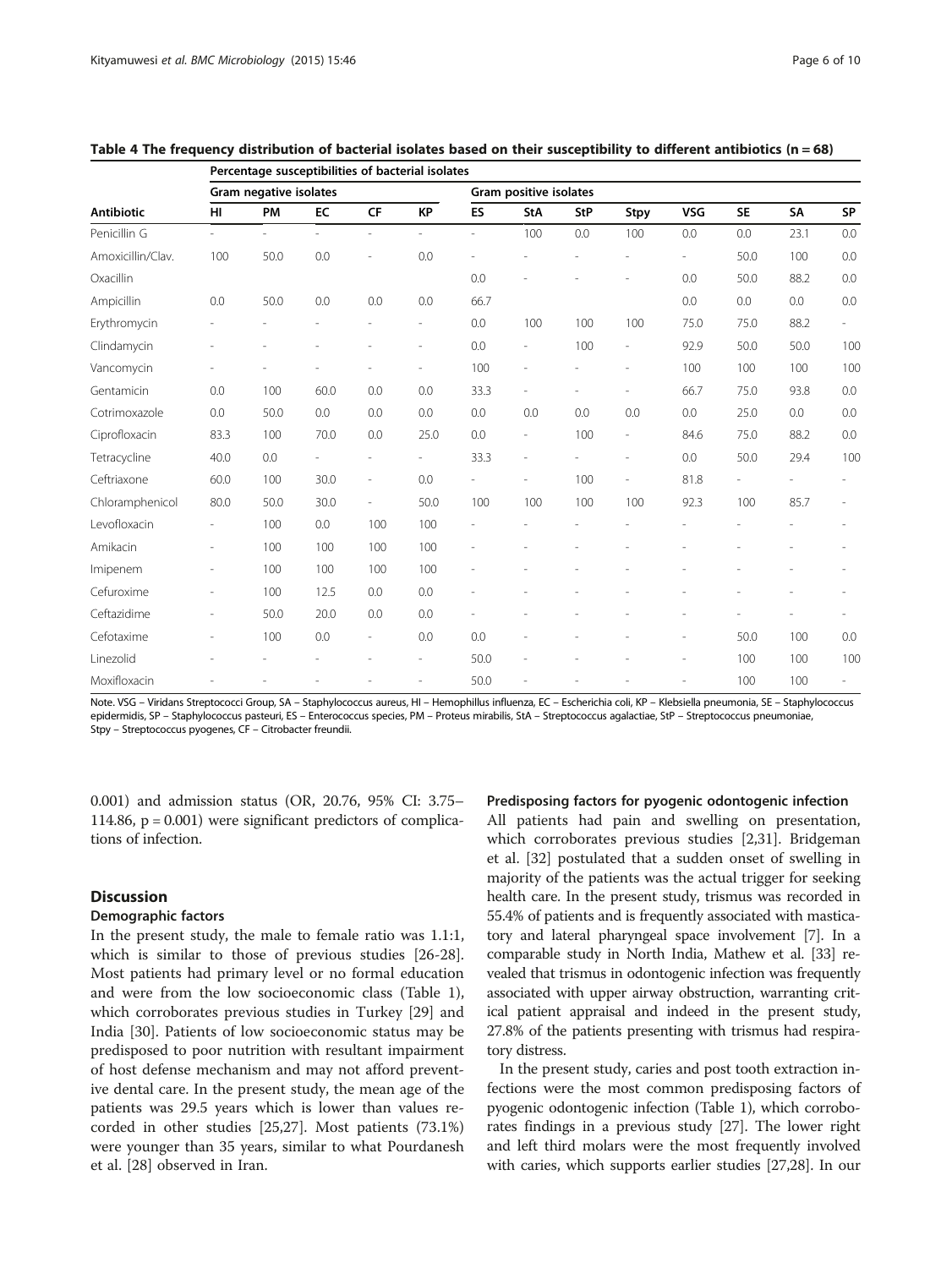| Variable                             | Category        | <b>Complications</b> |           | OR (95% CI)           |         |  |
|--------------------------------------|-----------------|----------------------|-----------|-----------------------|---------|--|
|                                      |                 | Yes                  | <b>No</b> |                       | p value |  |
| Age groups                           | $\leq$ 35 years | 11                   | 84        | $4.5(1.8-11.4)$       |         |  |
|                                      | >35 years       | 13                   | 22        |                       | 0.001   |  |
| Sex                                  | Female          | 11                   | 51        | $1.10(0.5-2.7)$       |         |  |
|                                      | Male            | 13                   | 55        |                       | 0.840   |  |
| Trismus                              | Yes             | 20                   | 52        | $5.2$ (1.7-16.2)      |         |  |
|                                      | No              | $\overline{4}$       | 54        |                       | 0.002   |  |
| Spaces <sup>a</sup>                  | Multiple        | 17                   | 40        | $5.4(1.8-15.7)$       |         |  |
|                                      | Single          | 5                    | 63        |                       | 0.001   |  |
| Respiratory distress                 | Yes             | 17                   | 5         | 49.1 $(14.0 - 172.5)$ |         |  |
|                                      | No              | $\overline{7}$       | 101       |                       | < 0.001 |  |
| Hospital admission                   | Yes             | 17                   | 7         | 34.3 (10.7-110.4)     |         |  |
|                                      | No              | $\overline{7}$       | 99        |                       | < 0.001 |  |
| Bacterial culture                    | Positive        | 14                   | 65        | $1.1(0.5-2.8)$        |         |  |
|                                      | Negative        | 10                   | 41        |                       | 0.787   |  |
| Nature of infection <sup>b</sup>     | Polymicrobial   | 3                    | 5         | $0.3$ $(0.1 - 1.5)$   |         |  |
|                                      | Monomicrobial   | 11                   | 60        |                       | 0.145   |  |
| Fever on presentation                | Yes             | 20                   | 42        | 7.6 (2.4-23.9)        |         |  |
|                                      | No              | $\overline{4}$       | 64        |                       | < 0.001 |  |
| Origin of the infection <sup>c</sup> | Mandible        | 20                   | 65        | $3.1(0.9-11.2)$       |         |  |
|                                      | Maxilla         | 3                    | 30        |                       | 0.076   |  |
| HIV sero status                      | Positive        | 8                    | 27        | $0.7(0.3-1.8)$        |         |  |
|                                      | Negative        | 16                   | 79        |                       | 0.433   |  |

<span id="page-6-0"></span>

| Table 5 The frequency distribution of patients according to risk factors associated with complications of pyogenic |  |
|--------------------------------------------------------------------------------------------------------------------|--|
| odontogenic infection ( $n = 130$ )                                                                                |  |

 $n<sup>a</sup>$ n = 125,  $n<sup>b</sup>$ n = 79, n $<sup>c</sup>$  = 118.</sup>

opinion, inadequate cleaning of the third molar teeth due to poor accessibility with cleaning devices may contribute to caries development. Similar to previous reports [[19\]](#page-8-0), we did not find any influence of HIV infection on post tooth extraction predisposing to pyogenic odontogenic infection.

## Bacterial isolates

In the present study 39.2% of the samples yielded no bacterial growth, a value much lower than 83.6% previously recorded in North India [[33\]](#page-9-0). Negative cultures may be attributed to previous antibiotic use, improper specimen collection, wrong culture techniques and the presence of non-cultivable bacteria [\[5](#page-8-0)]. We recorded an average cultivable bacterial rate of 1.2 isolates per sample, similar to what Poeschl et al. [\[34\]](#page-9-0) reported in Austria, but lower than 7.5 isolates observed in Thailand [\[35\]](#page-9-0). Eight of our cultures were polymicrobial (Table [1](#page-3-0)), with a predominance of facultative anaerobes (Table [2\)](#page-4-0), which is in support of Kohli et al. [\[3](#page-8-0)].

Overall, the Viridans Streptococci Group and Staphylococcus aureus (Table [2](#page-4-0)) were the predominant isolates, which is in agreement with previous studies [[21,30,34\]](#page-9-0). In corroboration to previous report in Austria [\[34\]](#page-9-0), three quarters of the anaerobic isolates were bacilli. Although all Proteus mirabilis isolates were recovered from females, further studies are required to ascertain any gender difference in similar study samples. We, however, found no obvious influence of CD4+ T lymphocyte cell count on bacterial isolates in HIV infected patients.

## Antibiotic use and susceptibility pattern

In the present study, about three quarters of the patients had history of antibiotic use in pyogenic odontogenic infection prior to recruitment (Table [1](#page-3-0)) similar to previous studies in Spain [[27\]](#page-9-0), Iran [\[28](#page-9-0)], Italy [[31\]](#page-9-0) and West China [\[36](#page-9-0)]. Overall, more than half of the patients and approximately a third of HIV infected patients with history of prior antibiotic use did not possess prescriptions (Table [1\)](#page-3-0) suggestive of self medication among the study population. This finding was similar to what Zhang et al.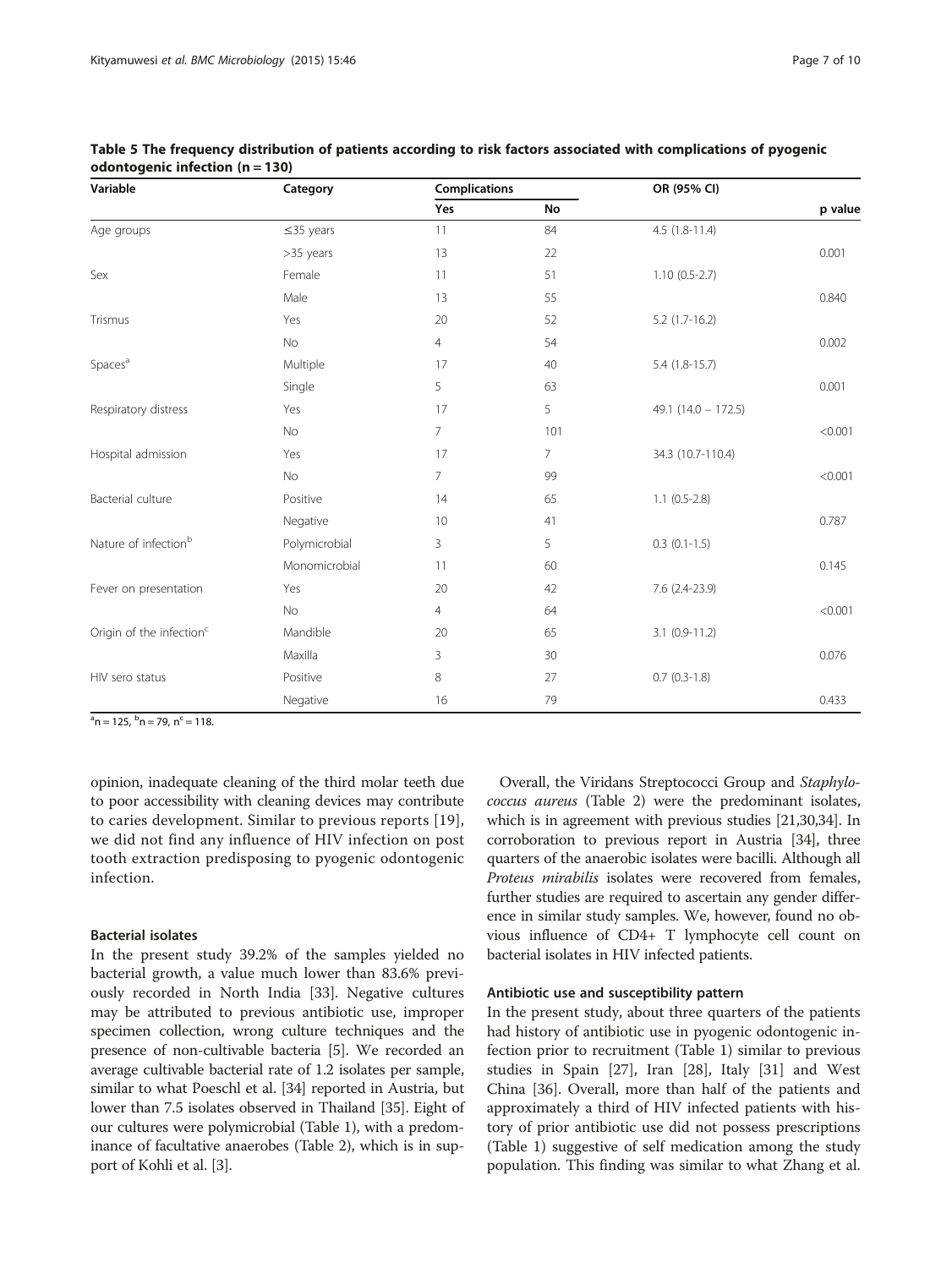[[36\]](#page-9-0) reported in a prospective study in West China. The most frequently prescribed combinations in the descending order were ampicillin/cloxacillin/metronidazole, ceftriaxone/metronidazole, amoxicillin/metronidazole and gentamicin/metronidazole, which corroborates a study [[37\]](#page-9-0) in Bulgaria, where a beta lactam and metronidazole was the most prescribed empirical combination. A previous survey on prescription pattern among Ugandan dental health professionals [[38](#page-9-0)] had similar findings. However, in a Spanish study, Sanchez et al. [\[27\]](#page-9-0) found majority of patients using amoxicillin–clavulanate combination prior to admission.

In the present study, all Viridans Streptococci isolates demonstrated resistance to penicillin G, cotrimoxazole and ampicillin (Table [4\)](#page-5-0), contrary to a previous report [[8](#page-8-0)]. On the other hand, all Staphylococcus aureus strains exhibited susceptibility to vancomycin, cefotaxime, linezolid, moxifloxacin and amoxicillin/clavulanate, but retained resistance to ampicillin and cotrimoxazole (Table [4](#page-5-0)), similar to a previous study [\[8\]](#page-8-0). Reasons for bacterial resistance to antibiotics include: overuse of antibiotics in humans, unnecessary prescriptions, the presence of antibiotics in food and water supplies, and mutation and/or exchange of genes within the genus [\[39\]](#page-9-0). All Streptococcus pneumoniae isolates showed susceptibility to chloramphenicol, clindamycin, ceftriaxone, erythromycin and ciprofloxacin, while being resistant to penicillin G and cotrimoxazole (Table [4](#page-5-0)). In a previous study [\[40\]](#page-9-0) in Malawi, Streptococcus pneumonia isolates exhibited lower values of resistance to

cotrimoxazole. Escherichia coli isolates were highly susceptible to imipenem, amikacin, ciprofloxacin and gentamicin, but all exhibited resistance to amoxicillin/ clavulanate, ampicillin, cotrimoxazole, cefotaxime and levofloxacin (Table [4\)](#page-5-0). Similarly, a previous report [\[41](#page-9-0)] in Ethiopia showed Escherichia coli isolates to have high resistance to cotrimoxazole as well as erythromycin, amoxicillin and tetracycline. Gagliotti et al. [[42](#page-9-0)] asserted that this trend of resistance may be explained by the spread of multidrug resistant plasmids containing genes for the Extended spectrum beta lactamase production. Generally, most bacterial isolates were resistant to cotrimoxazole (Table [4](#page-5-0)), which could be due to the frequent prescription of the drug especially among the Ugandan dental health practitioners [\[38\]](#page-9-0) and the prophylaxis against Pneumocystis jiroveci pneumonia in HIV infected patients [[15](#page-8-0)[,43](#page-9-0)].

## Fascial spaces

In the present study, the three most involved spaces in descending order of frequency were the buccal, submasseteric and the submandibular spaces (Table 6). Previous studies reported the submandibular [\[21,33](#page-9-0)] and buccal spaces [[1,3,](#page-8-0)[28](#page-9-0)] to be the most frequently affected. In the present study, buccal space was significantly associated with the out-patients while submandibular, sublingual, parapharyngeal, retropharyngeal and multi space infections were significantly associated with the in-patient group, similar to a report in New Zealand [[44\]](#page-9-0).

Table 6 The frequency distribution of patients according to infected fascial spaces, HIV sero-status, sex and hospital admission status ( $n = 130$ )

| <b>Fascial space</b> | $HIV + ve n$ (%) | HIV-ve $n$ $(\%)$ | Female n (%) | Male $n$ $%$ ) | Outpatient n (%) | Inpatient n (%) |
|----------------------|------------------|-------------------|--------------|----------------|------------------|-----------------|
| Buccal               | 14(6.8)          | 38 (18.5)         | 28 (13.7)    | 24 (11.7)      | 47 (22.9)        | 5(2.4)          |
| Submasseteric        | 9(4.4)           | 37(18.1)          | 14(6.8)      | 32 (15.6)      | 38 (18.5)        | 8(3.9)          |
| Submandibular        | 14(6.8)          | 22(10.7)          | 18 (8.9)     | 18 (8.9)       | 21(10.2)         | 15(7.3)         |
| Temporal             | 4(2.0)           | 11(5.4)           | 6(2.9)       | 9(4.4)         | 10(4.9)          | 5(2.4)          |
| Canine               | 4(2.0)           | 9(4.4)            | 5(2.4)       | 8(3.9)         | 12(5.9)          | 1(0.5)          |
| Parapharyngeal       | 5(2.4)           | 7(3.4)            | 5(2.4)       | 7(3.4)         | 3(1.5)           | 9(4.4)          |
| Pretracheal          | 2(1.0)           | 4(2.0)            | 4(2.0)       | 2(1.0)         | 0(0.0)           | 6(2.9)          |
| Peritonsillar        | 0(0.0)           | 5(2.4)            | 3(1.5)       | 2(1.0)         | 4(2.0)           | 1(0.5)          |
| Pterygoid            | 1(0.5)           | 4(2.0)            | 2(1.0)       | 3(1.5)         | 3(1.5)           | 2(1.0)          |
| Parotid              | 1(0.5)           | 3(1.5)            | 4(2.0)       | 0(0.0)         | 3(1.5)           | 1(0.5)          |
| Submental            | 0(0.0)           | 3(1.5)            | 2(1.0)       | 1(0.5)         | 3(1.5)           | 0(0.0)          |
| Sublingual           | 1(0.5)           | 1(0.5)            | 0(0.0)       | 2(1.0)         | 0(0.0)           | 2(1.0)          |
| Retropharyngeal      | 1(0.5)           | 1(0.5)            | 1(0.5)       | 1(0.5)         | 0(0.0)           | 2(1.0)          |
| Labial               | 2(1.0)           | 0(0.0)            | 2(1.0)       | 0(0.0)         | 2(1.0)           | 0(0.0)          |
| Periorbital          | 0(0.0)           | 2(1.0)            | 0(0.0)       | 2(1.0)         | 2(1.0)           | 0(0.0)          |
| Single               | 18 (14.4)        | 50 (40.0)         | 39 (31.2)    | 29 (23.2)      | 61(48.8)         | 7(5.6)          |
| Multiple             | 16 (12.8)        | 41 (32.8)         | 22 (17.6)    | 35 (28.0)      | 40 (32.0)        | 17(13.6)        |

HIV + ve – HIV sero-positive, HIV-ve – HIV sero-positive.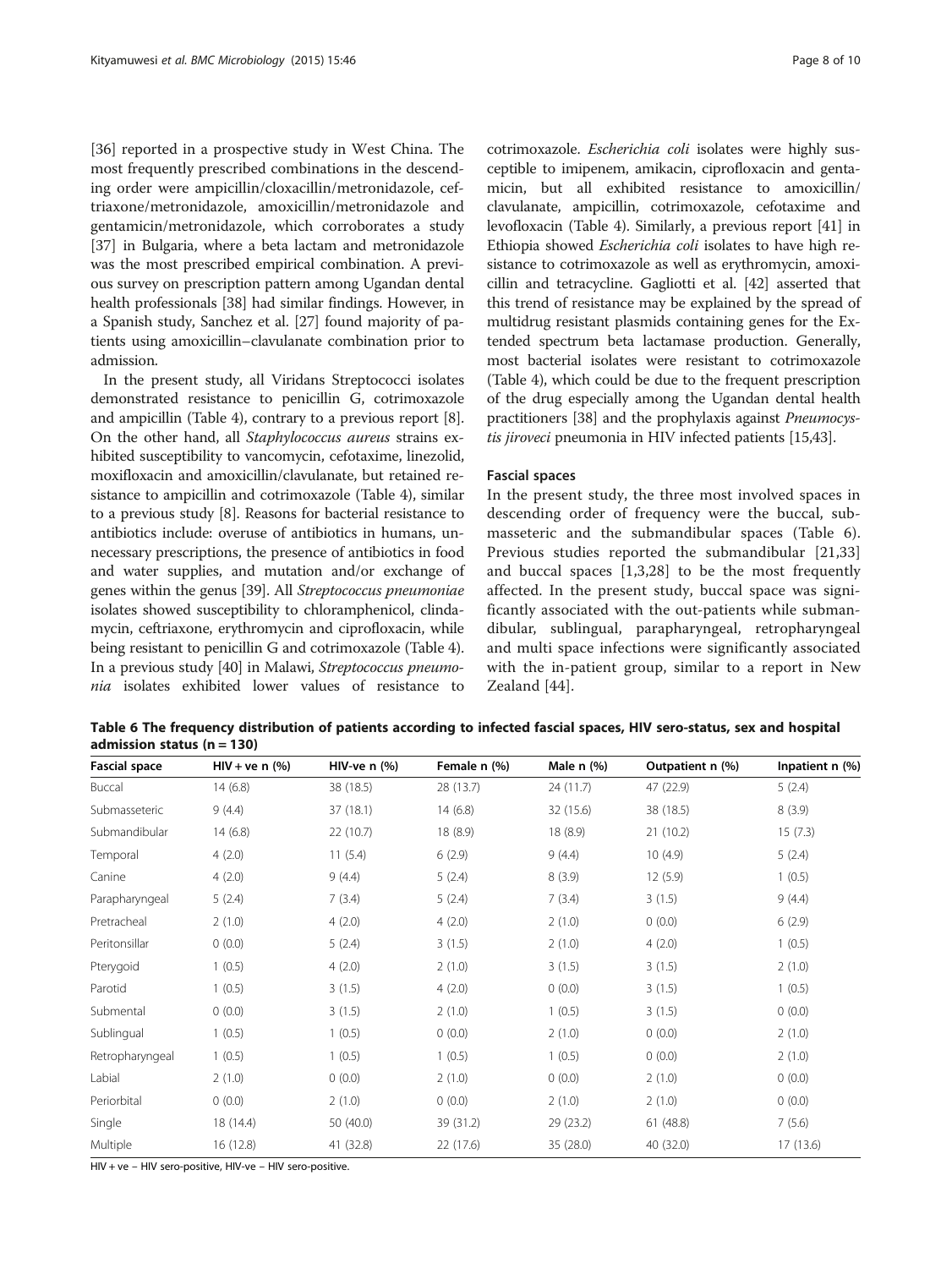<span id="page-8-0"></span>Although in the present study, the HIVsero-status did not influence specific fascial space involvement, Srivanitchapoom et al. [\[25](#page-9-0)] revealed that the submandibular space was the most frequently involved in non HIV infected patients, whereas the superficial masticator space was the most frequently affected in HIV infected counterparts. They further observed that immunocompromised patients tended to develop multiple space infections more often than normal counterparts contrary to our findings. Additionally, we observed a statistically significant association between the outcome of death and retropharyngeal space involvement probably due to the spread of infection into the mediastinum [[45](#page-9-0)] with respiratory distress. The predominance of buccal space infections in the present study may be attributed to the large number of out-patients compared to inpatients as opposed to previous studies because buccal space infections have less risk of compromising the airway which is the common reason of patient admission for odontogenic infection [\[45\]](#page-9-0).

## Predictors of complications of pyogenic odontogenic infection

In the present study, patients with impending airway obstruction on admission were likely to develop complications such as respiratory distress, a similar finding reported in Taiwan [[46](#page-9-0)]. Multiple fascial space involvement has been noted to be significantly associated with life threatening complications [\[33\]](#page-9-0). However, in the present study there was no significant association between multiple space infections and complications of infection, probably due to other uncontrolled confounding effects. We recorded a mortality rate of  $3.8\%$  (n = 5), which is at variance with previous studies : 11.25% [\[47](#page-9-0)] and 7.7% [[48](#page-9-0)] in Brazil; 1.6% [1] and 1% [\[46\]](#page-9-0), Taiwan; 0.27%, Italy [[26](#page-9-0)] and 0.9%, India [[21](#page-9-0)].

#### Conclusions

In the present study, dental caries was the most common predisposing factor for pyogenic odontogenic infection, which requires community oral health education. Overall, there was high bacterial resistance to tetracycline, penicillin G, ceftazidime, ampicillin and cotrimoxazole, suggesting the need for susceptibility tests of isolates and rational use of antibiotic in the management of these infections. Prevention of the infections requires strengthening of oral health in the community.

#### Competing interests

The authors declare that they have no competing interests.

#### Authors' contributions

RK, HK, AR, LM and CMR conceived the study and its design. RK and CMR analysed the data. HK contributed to the performance of laboratory experiments and data interpretation. All the authors contributed to manuscript writing and approved the final draft.

#### Acknowledgements

The authors are grateful to the patients who participated in the study. We are grateful to the support from the staff members of Oral and Maxillofacial Surgery unit, Mulago Hospital, the Microbiology Laboratory, Makerere University College of Health Sciences and the Mulago-Mbarara Teaching Hospitals' Joint AIDS Program Laboratory. Ministry of Health, Uganda financially supported the study.

#### Author details

<sup>1</sup>Department of Oral and Maxillofacial Surgery, Mulago Hospital, Kampala Uganda. <sup>2</sup>Department of Dentistry, School of Health Sciences, College of Health Sciences, Makerere University, Kampala, Uganda. <sup>3</sup>Department of Microbiology, School of Biomedical Sciences, College of Health Sciences, Makerere University, P.O. Box 7072, Kampala, Uganda.

#### Received: 15 July 2014 Accepted: 11 February 2015 Published online: 25 February 2015

#### References

- 1. Huang TT, Liu TC, Chen PR, Tseng FY, Yeh TH, Chen YS. Deep neck infection: analysis of 185 cases. Head Neck. 2004;26:854–60.
- 2. Uluibau IC, Jaunay T, Goss AN. Severe odontogenic infections. Aust Dent J. 2005;50 Suppl 2:s74–81.
- 3. Kohli M, Mathur A, Kohli M, Siddiqui SR. In vitro evaluation of microbiological flora of orofacial infections. J Maxillofac Oral Surg. 2009;8:329–33.
- 4. Mahmood MHS, Al Mahmood SSA. Odontogenic neck infections. J Teach Assoc. 2005;18:55–9.
- 5. Robertson D, Smith AJ. The microbiology of the acute dental abscess. J Med Microbiol. 2009;58:155–62.
- 6. Bratton TA, Jackson DC, Nkungula-Howlett T, Williams CW, Bennett CR. Management of complex multi-space odontogenic infections. J Tenn Dent Assoc. 2002;82:39–47.
- 7. Topazian RG, Goldberg MH, Hupp JR. Oral and Maxillofacial Infections. Philadelphia, Pennsylvania: W.B. Saunders Company; 2002.
- 8. Rega AJ, Aziz SR, Ziccardi VB. Microbiology and antibiotic sensitivities of head and neck space infections of odontogenic origin. J Oral Maxillofac Surg. 2006;64:1377–80.
- 9. Mazita A, Hazim MY, Megat Shiraz MA, Primuharsa Putra SH. Neck abscess: five year retrospective review of Hospital University Kebangsaan Malaysia experience. Med J Malaysia. 2006;61:151–6.
- 10. Ellison SJ. The role of phenoxymethylpenicillin, amoxicillin, metronidazole and clindamycin in the management of acute dentoalveolar abscesses–a review. Br Dent J. 2009;206:357–62.
- 11. Bresco-Salinas M, Costa-Riu N, Berini-Aytes L, Gay-Escoda C. Antibiotic susceptibility of the bacteria causing odontogenic infections. Med Oral Patol Oral Cirug Bucal. 2006;11:e70–5.
- 12. Phillips I, King A, Nord CE, Hoffstedt B. Antibiotic sensitivity of the bacteroides fragilis group in Europe. European Study Group EurJ Clin Microbiol Infect Dis. 1992;11:292–304.
- 13. Sakamoto H, Kato H, Sato T, Sasaki J. Semiquantitative bacteriology of closed odontogenic abscesses. Bull Tokyo Dent Coll. 1998;39:103–7.
- 14. Blossom DB, Namayanja-Kaye G, Nankya-Mutyoba J, Mukasa JB, Bakka H, Rwambuya S, et al. Oropharyngeal colonization by Streptococcus pneumoniae among HIV-infected adults in Uganda: assessing prevalence and antimicrobial susceptibility. Intern J Infect Dis. 2006;10:458–64.
- 15. Buwembo W, Rwenyonyi CM, Swedberg G, Kironde F: Cotrimoxazole prophylaxis specifically selects for cotrimoxazole resistance in Streptococcus mutans and Streptococcus sobrinus with varied polymorphisms in the target genes folA and folP. Intern J Microbiol 2012, doi:10.1155/2012/916129
- 16. World Health Organisation. Perioral and dental infections. In: WHO, editor. WHO Model Prescribing Information - Drugs Used in Bacterial Infections. Geneva: World Health Organization; 2001. p. 33–4.
- 17. Ministry of Health. Uganda Clinical Guidelines 2003, National Guidelines on Management of Common Conditions. Kisubi, Uganda: Marianum Press Ltd; 2003.
- 18. Pinto AN, Kelleher AD, Cooper DA. AIDS: Clinical Manifestations. eLS. 2014. doi:10.1002/9780470015902.a0002237.pub3
- 19. Dodson TB. HIV status and the risk of post-extraction complications. J Dent Res. 1997;76:1644–52.